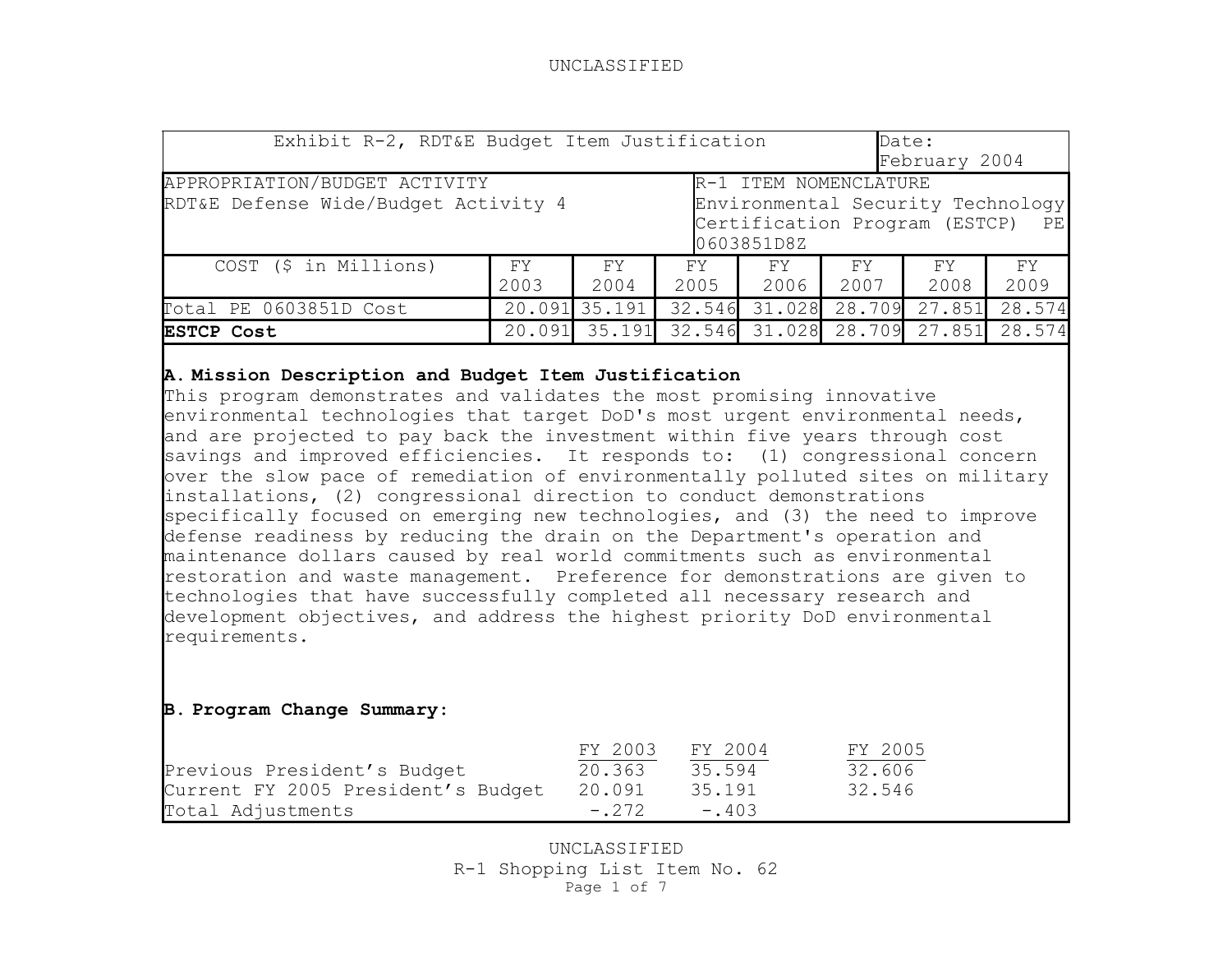| Exhibit R-2, RDT&E Budget Item Justification                        | Date:<br>February 2004 |
|---------------------------------------------------------------------|------------------------|
| a. Congressional program reductions<br>b. Congressional rescissions |                        |
| c. Congressional increases<br>d. Reprogrammings                     |                        |
| e. SBIR/STTR Transfer<br>$-.403$<br>$-272$                          |                        |
| C. Other Program Funding Summary: N/A                               |                        |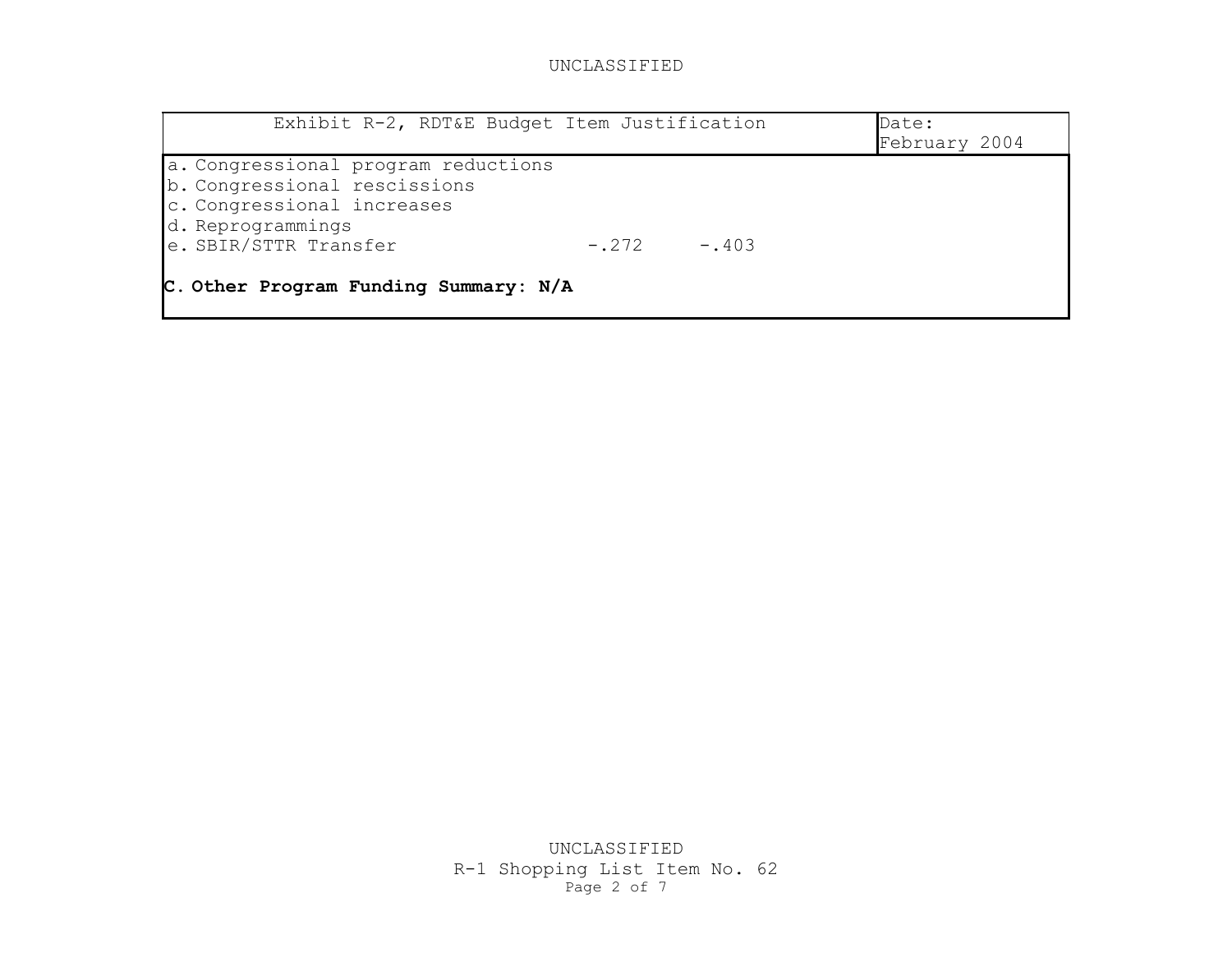|                                                                                                                                                                                    | Exhibit R-2a, RDT&E Project Justification<br>Date: February<br>2004 |         |         |  |                               |         |         |         |
|------------------------------------------------------------------------------------------------------------------------------------------------------------------------------------|---------------------------------------------------------------------|---------|---------|--|-------------------------------|---------|---------|---------|
| Appropriation/Budget<br>Project Name and Number                                                                                                                                    |                                                                     |         |         |  |                               |         |         |         |
| Activity                                                                                                                                                                           | Environmental Security Technology                                   |         |         |  |                               |         |         |         |
| RDT&E. Defense-wide BA 4                                                                                                                                                           |                                                                     |         |         |  | Certification Program (ESTCP) |         |         |         |
|                                                                                                                                                                                    | 0603851D8Z                                                          |         |         |  |                               |         |         |         |
| $Cost$ (\$ in millions)                                                                                                                                                            | FY 2003                                                             | FY 2004 | FY 2005 |  | FY 2006                       | FY 2007 | FY 2008 | FY 2009 |
| Environmental Security                                                                                                                                                             | 20.091                                                              | 35.191  | 32.546  |  | 31.028                        | 28.709  | 27.851  | 28.574  |
| Technology Certification                                                                                                                                                           |                                                                     |         |         |  |                               |         |         |         |
| Program (ESTCP)                                                                                                                                                                    |                                                                     |         |         |  |                               |         |         |         |
| 0603851D8Z                                                                                                                                                                         |                                                                     |         |         |  |                               |         |         |         |
| Mission Description and Budget Item Justification: This program demonstrates and                                                                                                   |                                                                     |         |         |  |                               |         |         |         |
| validates the most promising innovative environmental technologies that target DoD's most                                                                                          |                                                                     |         |         |  |                               |         |         |         |
| urgent environmental needs and are projected to pay back the investment within five years                                                                                          |                                                                     |         |         |  |                               |         |         |         |
| through cost savings and improved efficiencies. It responds to: (1) congressional                                                                                                  |                                                                     |         |         |  |                               |         |         |         |
| concern over the slow pace of remediation of environmentally polluted sites on military                                                                                            |                                                                     |         |         |  |                               |         |         |         |
| installations, (2) congressional direction to conduct demonstrations specifically focused                                                                                          |                                                                     |         |         |  |                               |         |         |         |
| on emerging new technologies, and (3) the need to improve defense readiness by reducing                                                                                            |                                                                     |         |         |  |                               |         |         |         |
| the drain on the Department's operation and maintenance dollars caused by real world                                                                                               |                                                                     |         |         |  |                               |         |         |         |
| commitments such as environmental restoration and waste management. Preference for                                                                                                 |                                                                     |         |         |  |                               |         |         |         |
|                                                                                                                                                                                    |                                                                     |         |         |  |                               |         |         |         |
| demonstrations are given to technologies that have successfully completed all necessary<br>research and development objectives, and address the highest priority DoD environmental |                                                                     |         |         |  |                               |         |         |         |
| requirements. Project funding supports the following categories for each year.                                                                                                     |                                                                     |         |         |  |                               |         |         |         |
|                                                                                                                                                                                    |                                                                     |         |         |  |                               |         |         |         |
| Accomplishments/Planned Program<br>В.                                                                                                                                              |                                                                     |         |         |  |                               |         |         |         |
|                                                                                                                                                                                    |                                                                     | FY 2003 |         |  | FY 2004                       |         | FY 2005 |         |
| Accomplishment/                                                                                                                                                                    | 20.091                                                              |         |         |  | 35.191                        |         | 32.546  |         |
| Effort/Subtotal Cost                                                                                                                                                               |                                                                     |         |         |  |                               |         |         |         |
|                                                                                                                                                                                    |                                                                     |         |         |  |                               |         |         |         |
| FY 2003 Accomplishments:                                                                                                                                                           |                                                                     |         |         |  |                               |         |         |         |
| - Reviewed and selected 25 technologies for demonstration.                                                                                                                         |                                                                     |         |         |  |                               |         |         |         |
| - Reviewed and selected sites for demonstration of technologies.                                                                                                                   |                                                                     |         |         |  |                               |         |         |         |
| - Prepared site-specific implementation plans.                                                                                                                                     |                                                                     |         |         |  |                               |         |         |         |
| - Prepared sites and secure regulatory permitting.                                                                                                                                 |                                                                     |         |         |  |                               |         |         |         |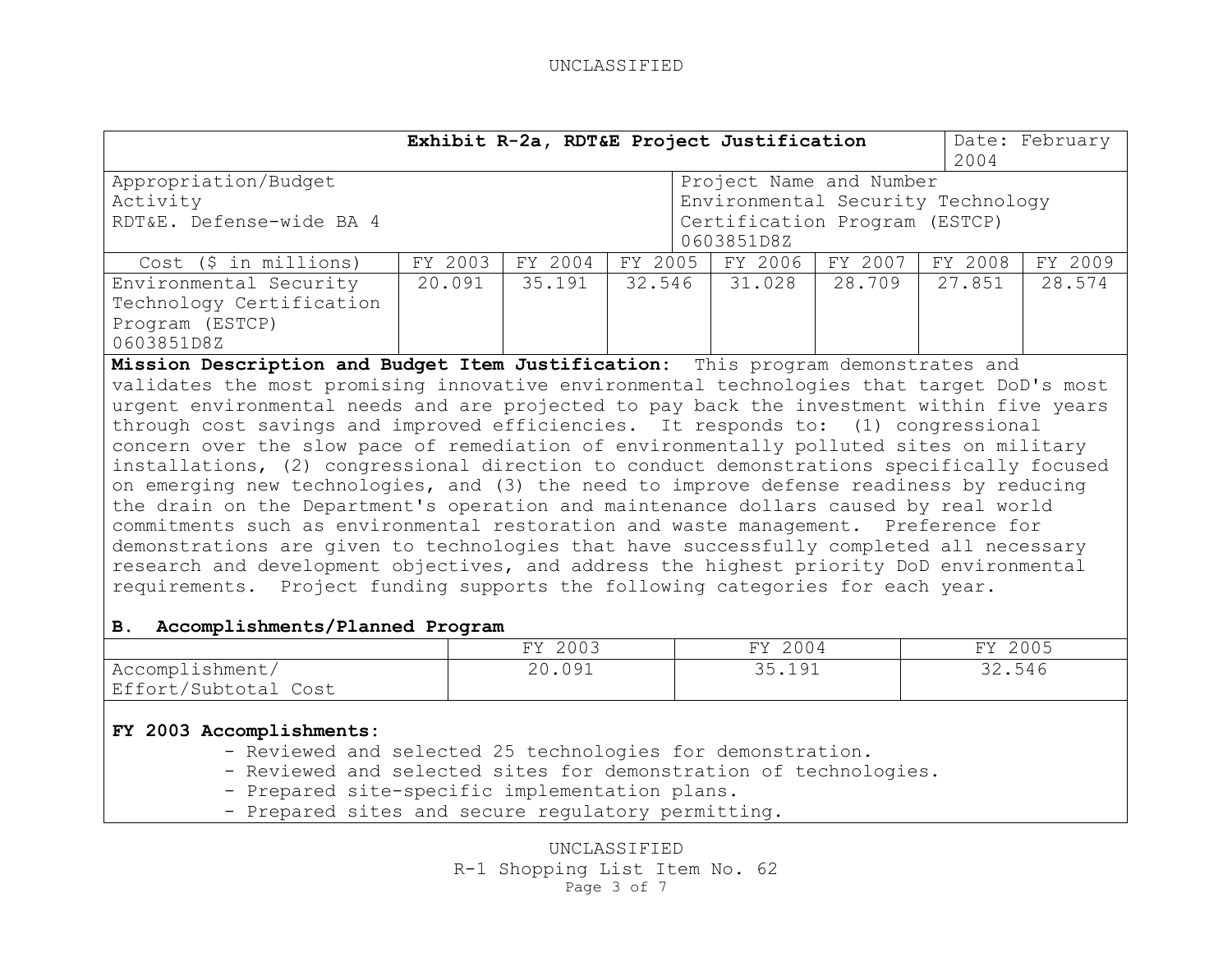- Continued to demonstrate and evaluate 57 selected technologies. Of these 57 technologies 18 were completed.

By Pillar:

- Remediation: Validate technologies and continue demonstrations in multiple high priority areas related to the Cleanup of contaminated DoD sites. For example, ESTCP researchers are continuing successful multi-site demonstration for costeffective in-situ treatment for perchlorate. Technologies are projected to reduce future DoD cleanups by \$100s of millions. Complete evaluation of source treatment technology. Continued demonstrations of in-situ treatment for RDX and TNT. (\$6.392 million)
- Unexploded Ordnance: ESTCP researchers are continuing development and testing of new software systems to reduce false alarm rates. New signal processing algorithms will reduce cleanup costs by 50% at many sites. Complete validation of airborne UXO systems. Cost to survey large areas are projected to be 10 to 100 less than traditional means. Initiated demonstration of mechanical clearance technology. Complete validation of man-portable UXO sensor technologies, which will have a significant impact on the DoD UXO remediation efforts. (\$4.551) million)
- Pollution Prevention: ESTCP continues to validate and transition environmentally clean technologies that directly support the military mission. Examples include demonstration of an new combustor design for DoD aircraft with reduced emissions, demonstration of lead free primers for munitions, and complete demonstrations of environmentally friendly alternative for hard chrome plating for a wide variety of weapon system components and environmentally benign pain stripping technologies. (\$6.337 million)
- Compliance: Significant progress has been made in the development of waste treatment and environmental monitoring technologies required by DoD to ensure DoD facilities and ranges are in compliance. These include, testing of treatment system for oily waste; demonstration of grenade range maintenance technology, and air monitoring technologies. (2.811 million)

**FY 2004 Plans:** The FY 2004 funds are invested in projects that address priority DoD environmental requirements. The focus of the program is on UXO cleanup, range sustainment and pollution prevention required for DoD weapon systems. Funds are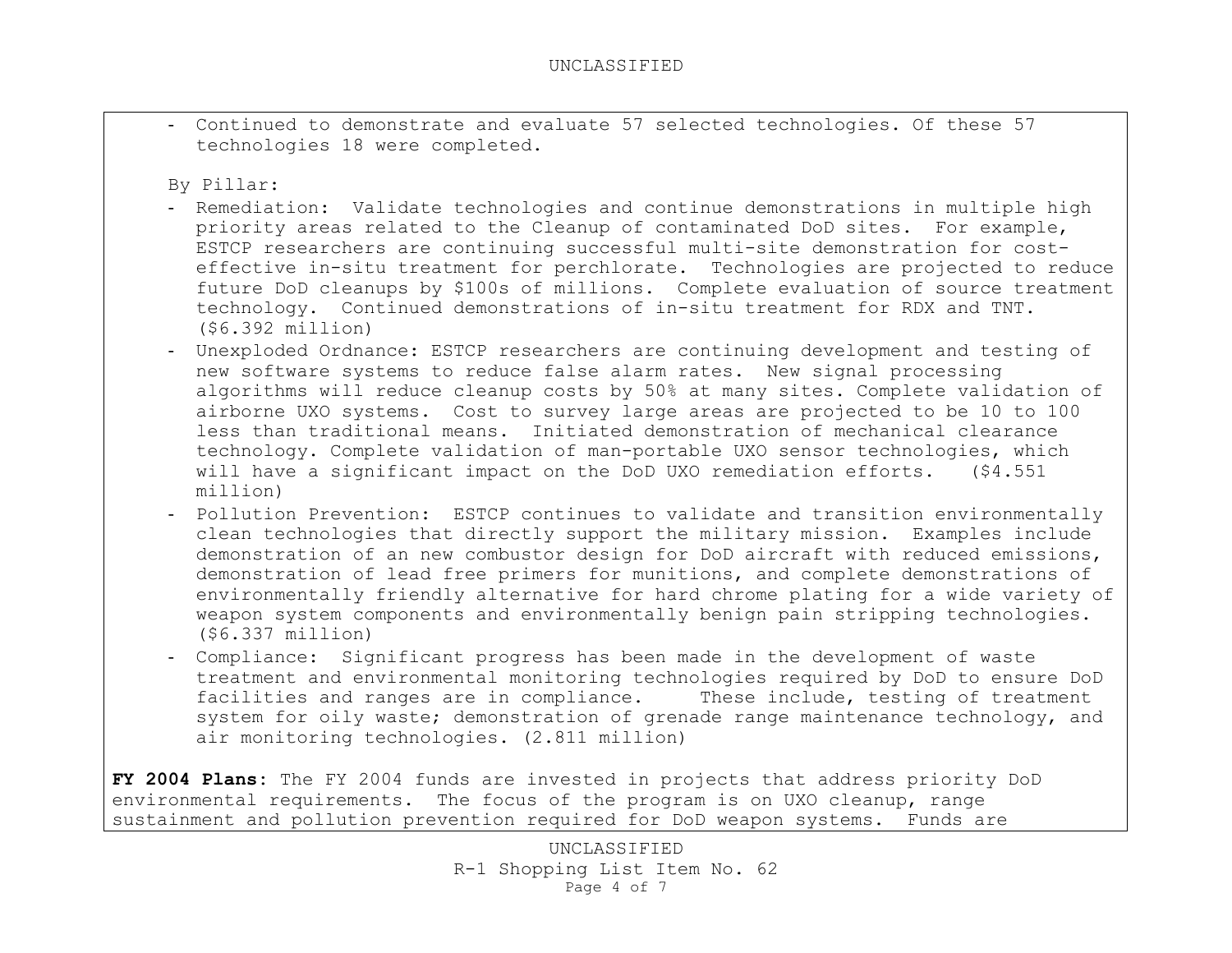primarily required to continue ongoing investments.

- Continue and complete 64 demonstration projects
- Review and selected 37 new technologies for demonstration.
	- Review and select sites for demonstration of technologies.
	- Prepare site-specific implementation plans
	- Prepare sites and secure regulatory permitting
- Award demonstration testing and evaluation for selected technologies.

By Pillar:

- Remediation: (\$9.755 million)
- UXO: (\$11.086 million)
- Pollution Prevention: (\$9.11 million)
- Compliance: (\$4.56 million)

**FY 2005 Plans:** The FY 2005 funds are planned for investment in projects that address priority DoD environmental requirements. The focus of the program is on UXO cleanup, range sustainment and pollution prevention required for DoD weapon systems. Funds are primarily required to continue ongoing investments.

- Review and select technologies for demonstration.
- Review and select sites for demonstration of technologies.
- Prepare site-specific implementation plans
- Prepare sites and secure regulatory permitting
- Award demonstration testing and evaluation for selected technologies. By Pillar:
- Remediation: (\$8.160 million)
- UXO: (\$10.136 million)
- Pollution Prevention: (\$9.107 million)
- Compliance: (\$5.143 million)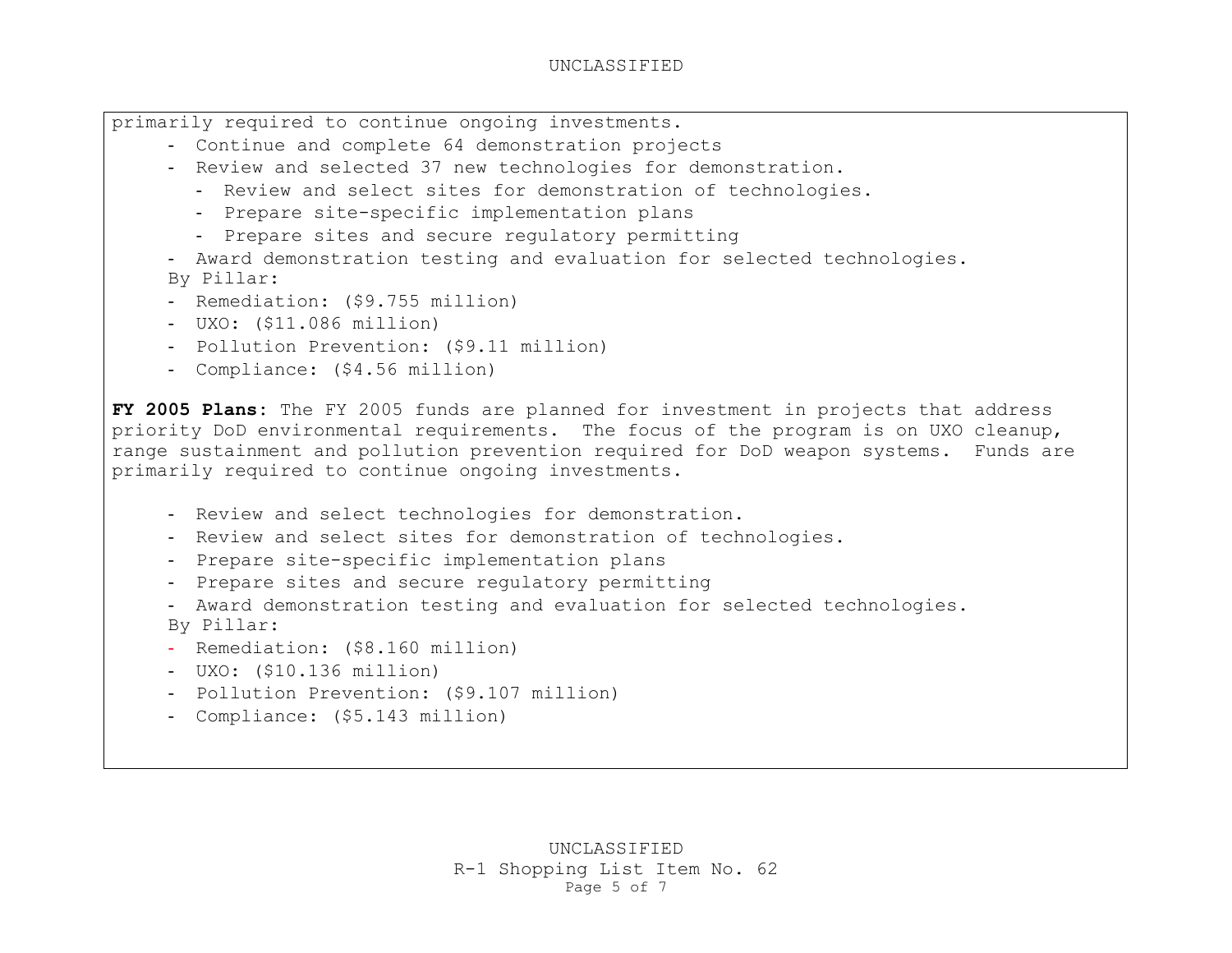- **C. Other Program Funding Summary:**  Related RDT&E
- **D. Acquisition Strategy.** ESTCP solicits proposals from all DoD organizations and competes them with a multi-agency review panel. In Cleanup and UXO, ESTCP solicits proposals from other Federal Agencies and the commercial sector as well. These are also competed using review panels.

**E. Major Performers** DoD Laboratories, FFRDC's, Contractors and others perform this work. No individual organization receives 15% or more of total funding available in ESTCP

> UNCLASSIFIED R-1 Shopping List Item No. 62 Page 6 of 7